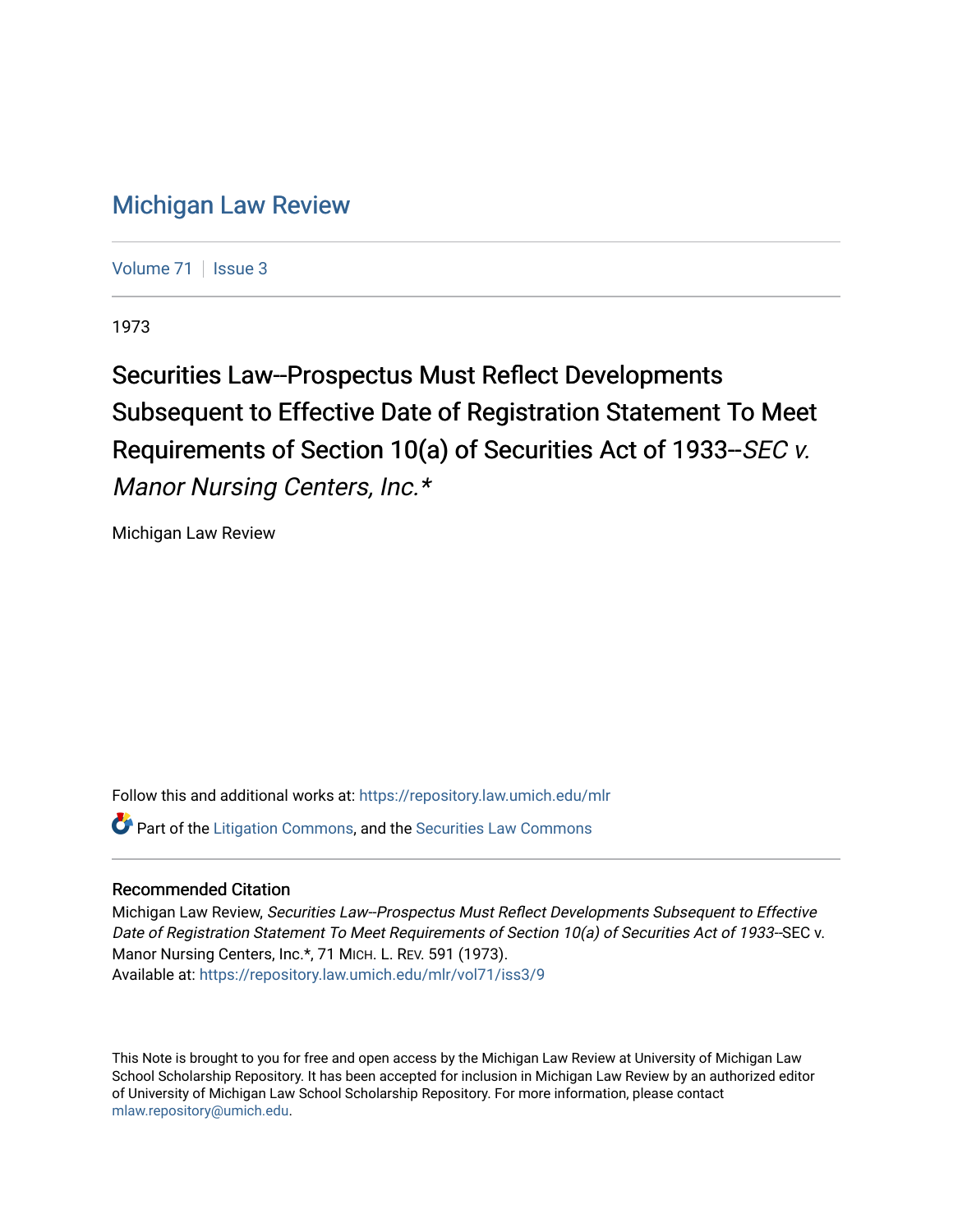#### **RECENT DEVELOPMENTS**

### **SECURITIES LAW-Prospectus Must Reflect Developments Subsequent to Effective Date of Registration Statement To Meet Requirements of Section IO(a) of Securities Act of 1933-SEC** *v. Manor Nursing Centers, Inc.\**

Manor Nursing Centers, Inc., made a public offering of 450,000 shares of its common stock at a price of ten dollars per share.<sup>1</sup> Under the provisions of the Securities Act of  $1933$ ,<sup>2</sup> a registration statement containing a prospectus was filed with the Securities and Exchange Commission. These documents represented that the offering would be on a best efforts, "all-or-nothing" basis---that is, if all the 450,000 shares were not sold by a specified selling deadline, the proceeds of any sales would be returned to subscribers. The prospectus stated that subscribers' funds would be segregated in an escrow account and that arrangements to establish such an account had already been made. Finally, the registration statement represented that the shares would be sold only for cash. Contrary to these representations, no escrow account was ever established, Manor's principals disposed of shares for other than cash consideration, and the offering was closed before complete dispersal of the shares. In addition to these misrepresentations, the registration statement and prospectus failed to reveal that certain individuals and brokers would receive special compensation for their participation in the offering.

The sale of Manor's shares began on December 8, 1969, the effective date of the registration statement. When the underwriter encountered difficulty disposing of the stock, other brokers were induced to participate in the offering by promises of special compensation, including shares of the offered stock. In one case, Manor's controlling shareholder guaranteed a personal loan to a broker and used proceeds of the offering to purchase collateral for the guarantee. After it became clear that not all of the 450,000 shares had been sold, Manor's principals resorted to various transactions designed to "sell" additional shares. Sales commissions of a brokerage firm, some legal fees for the offering, and even outstanding indebtedness to trade creditors were paid in securities, despite the registration statement's provision that the securities would be issued only for cash. In addition, proceeds of sales to public investors were used to purchase over 30,000 of the offered shares on behalf of corporations controlled by a securities lawyer who was the special counsel to Manor for the offering. Through these "bootstrap" transactions and the issuance

# [ 591]

<sup>• 458</sup> F.2d 1082 (2d Cir. 1972).

I. The various transactions at issue are chronicled by the court at 458 F.2d at 1088-94. 2. 15 U.S.C. §§ 77a-77aa (1970).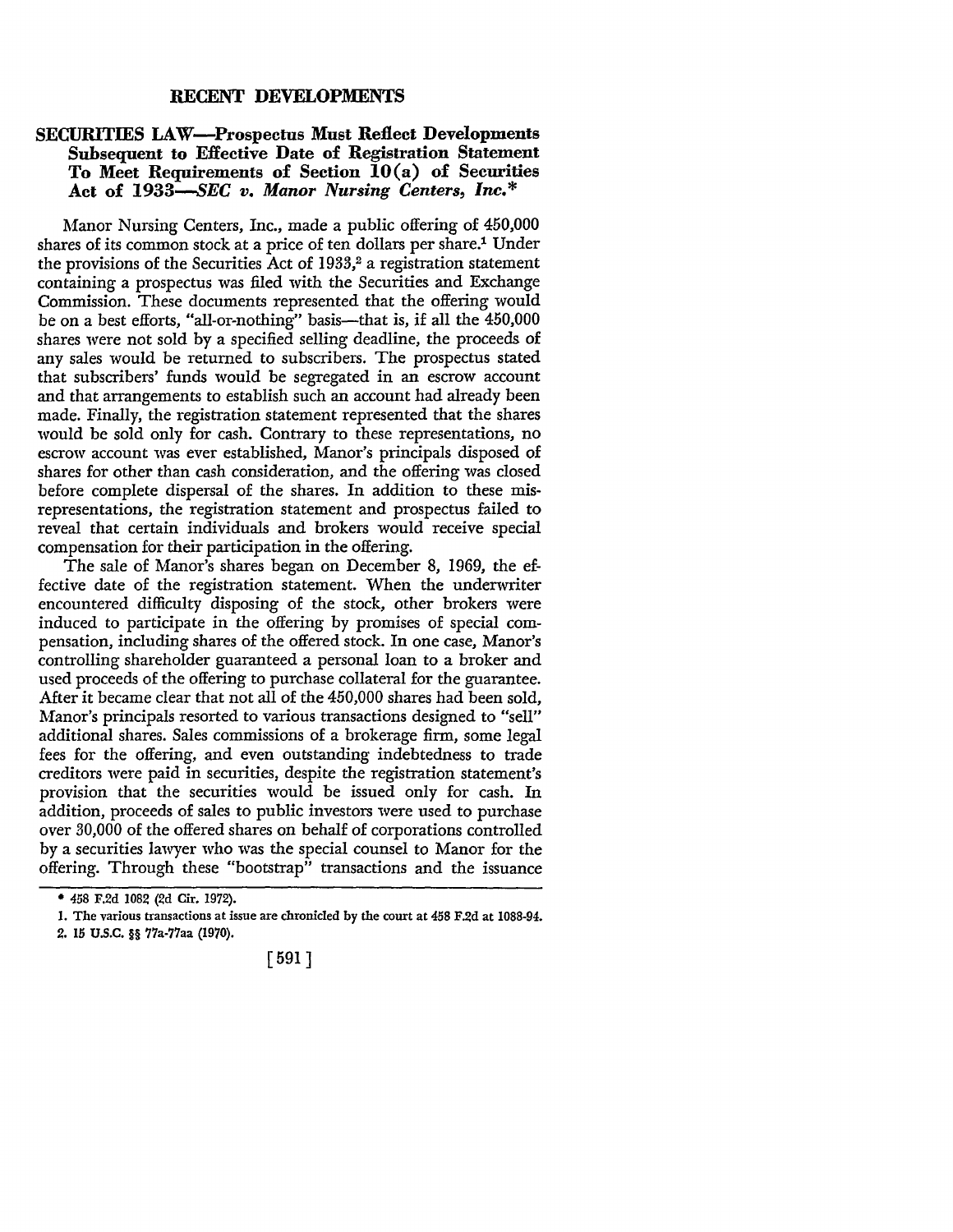of shares for consideration other than cash, "Manor and its principals were able to make it appear that all 450,000 shares had been sold."<sup>3</sup> However, as a result of defaults in payment for 270,000 shares by two brokers and the various "sales" that failed to bring in any additional cash, less than 1.4 million dollars was actually realized from public investors, although a proper "all-or-nothing" sale would have yielded 4.5 million dollars. No one connected with the offering attempted to return any of the proceeds to the public investors.

In an action brought by the SEC in federal district court<sup>4</sup> pursuant to section 22(a) of the Securities Act of 1933<sup>5</sup> and section 27 of the Securities Exchange Act of 1934,<sup>6</sup> the court found that Manor's principals, undenvriters, and participating brokers had violated the antifraud provisions of the 1933 and 1934 Acts and the prospectusdelivery requirements of the 1933 Act. Certain defendants were enjoined from further violations of the Acts, all defendants were ordered to disgorge proceeds of the offering as well as income earned on such proceeds, a trustee was appointed to receive such funds for subsequent distribution to the investors, and the assets of the defendants were frozen pending the transfer of such funds to the trustee.<sup>7</sup>

The Court of Appeals for the Second Circuit affirmed the district court's findings and orders, except the order that defendants disgorge income earned from the proceeds of the offering.8 It held that section 10(b) of the 1934 Act<sup>9</sup> and rule 10(b)-9<sup>10</sup> were violated

- 5. 15 U.S.C. § 77v(a) (1970).
- 6. 15 U.S.C. § 78aa (1970).
- 7. 340 F. Supp. at 936.
- 8. 458 F.2d at 1100-06.
- 

9. 15 U.S.C. § 78j(b) (1970):<br>It shall be unlawful for any person, directly or indirectly, by the use of any means or instrumentality of interstate commerce or of the mails, or of any facility of any national securities exchange-

(b) To use or employ, in connection with the purchase or sale of any security registered on a national securities exchange or any security not so registered, any manipulative or deceptive device or contrivance in contravention of such rules and regulations as the Commission may prescribe as necessary or appropriate in the public interest or for the protection of investors.

See A.T. Brod &: Co. v. Perlow, 375 F.2d 393, 397 (2d Cir. 1967) (section lO(b) prohibits *all* fraudulent schemes in connection with the purchase or sale of securities).

10. 17 C.F.R. § 240.l0b-9 (1972):

(a) It shall constitute a "manipulative or deception device or contrivance," as used<br>in section  $10(b)$  of the Act, for any person . . . to make any representation:<br>(1) To the effect that the security is being offered or s

basis, unless the security is part of an offering or distribution being made on the condition that all or a specified amount of the consideration paid for such security will be promptly refunded to the purchaser unless (i) being offered are sold at a specified price within a specified time, and (ii) the total amount due to the seller is received by him by a specified date . . . .

The rule further excepts the situation where there is a firm commitment from under• writers for the purchase of all the securities being offered.

<sup>3. 458</sup> F .2d at 1092.

<sup>4. 340</sup> F. Supp. 913 (S.D.N.Y. 1971).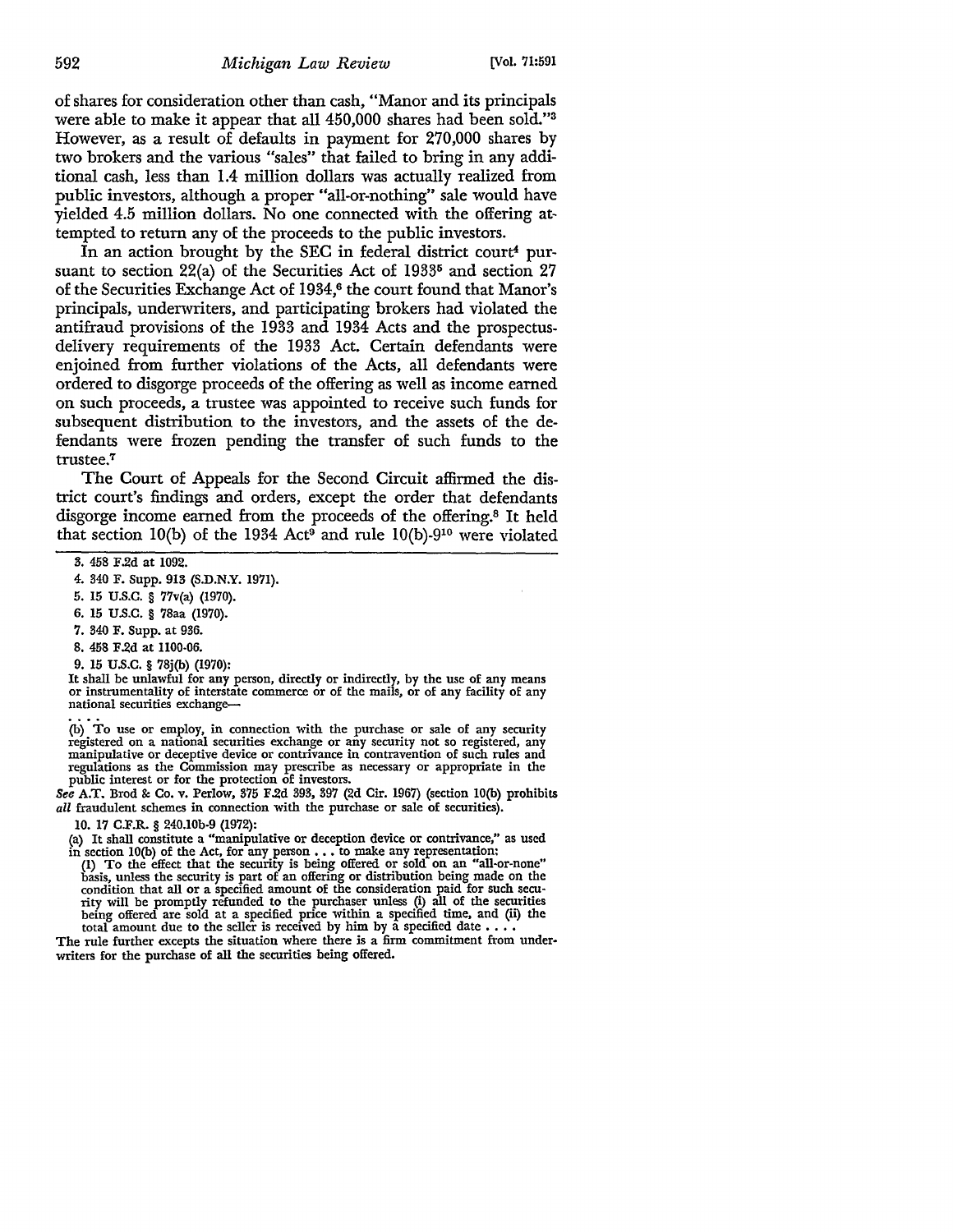by defendants' failure to dispose of Manor's shares on an "all-ornothing" basis after the registration statement and prospectus had represented that this was to be the nature of the offering.11 It also held that the failure of the prospectus to reflect developments subsequent to the effective date of the registration statement made the prospectus misleading in several material respects and in violation of the antifraud provisions of section  $17(a)$  of the 1933 Act<sup>12</sup> and section  $10(b)$  of the 1934 Act.<sup>13</sup>

Although these violations would have been sufficient to support the remedies ordered by the court, the *Manor* opinion went beyond the antifraud provisions to find a violation of the prospectus-delivery requirement of section  $5(b)(2)$  of the 1933 Act.<sup>14</sup> The basis of this finding was the court's conclusion that a prospectus does not meet the requirements of section  $10(a)$  of the 1933 Act<sup>15</sup> if it is untrue or becomes untrue during the period after the effective date of the registration statement.16 Since the *Manor* prospectus did not reflect developments during the post-effective period, it thus failed to comply with section IO(a), and the use of the prospectus by defendants in connection with the sale of securities violated the prospectus-delivery requirement of section 5(b)(2).

*Afanor* is the first case squarely to consider whether an inaccurate prospectus satisfies section  $10(a)$  for purposes of section  $5(b)(2)$ . The thesis of the present discussion is that section  $10(a)$  requires no more than a prospectus that conforms to the registration statement; alternatively, if some requirement of truth is read into section  $10(a)$ , this requirement should be no greater than that for the registration statement itself, and therefore truth should be judged as of the effective date of the registration. Under either alternative, developments during the post-effective period that render the registration statement

II. 458 F.2d at 1095.

12. 15 U.S.C. § 77q(a) (1970):

It shall be unlawful for any person in the offer or sale of any securities by the use of any means or instruments of transportation or communication in interstate commerce or by the use of the mails, directly or indirectl

fact or any omission to state a material fact necessary in order to make the statements made, in the light of the circumstances under which they were made, not

misleading, or (3) to engage in any transaction, practice, or course of business which operates or would operate as a fraud or deceit upon the purchaser.

13. 458 F.2d at 1094-95.

14. 15 U.S.C. § 77e(b)(2) (1970) provides:

(b) It shall be unlawful for any person, directly or indirectly-

(2) to carry or cause to be carried through the mails or in interstate commerce any such security for the purpose of sale or for delivery after sale, unless accompanied or preceded by a prospectus that meets the requirements of subsection (a) of sec- tion 77j of this title [section l0(a) of the 1933 Act].

15. 15 U.S.C. § 77j(a)(1) (1970) reads in part, "a prospectus relating to a security . . . shall contain the information contained in the registration statement  $\dots$ .

16. 458 F.2d at 1098-100.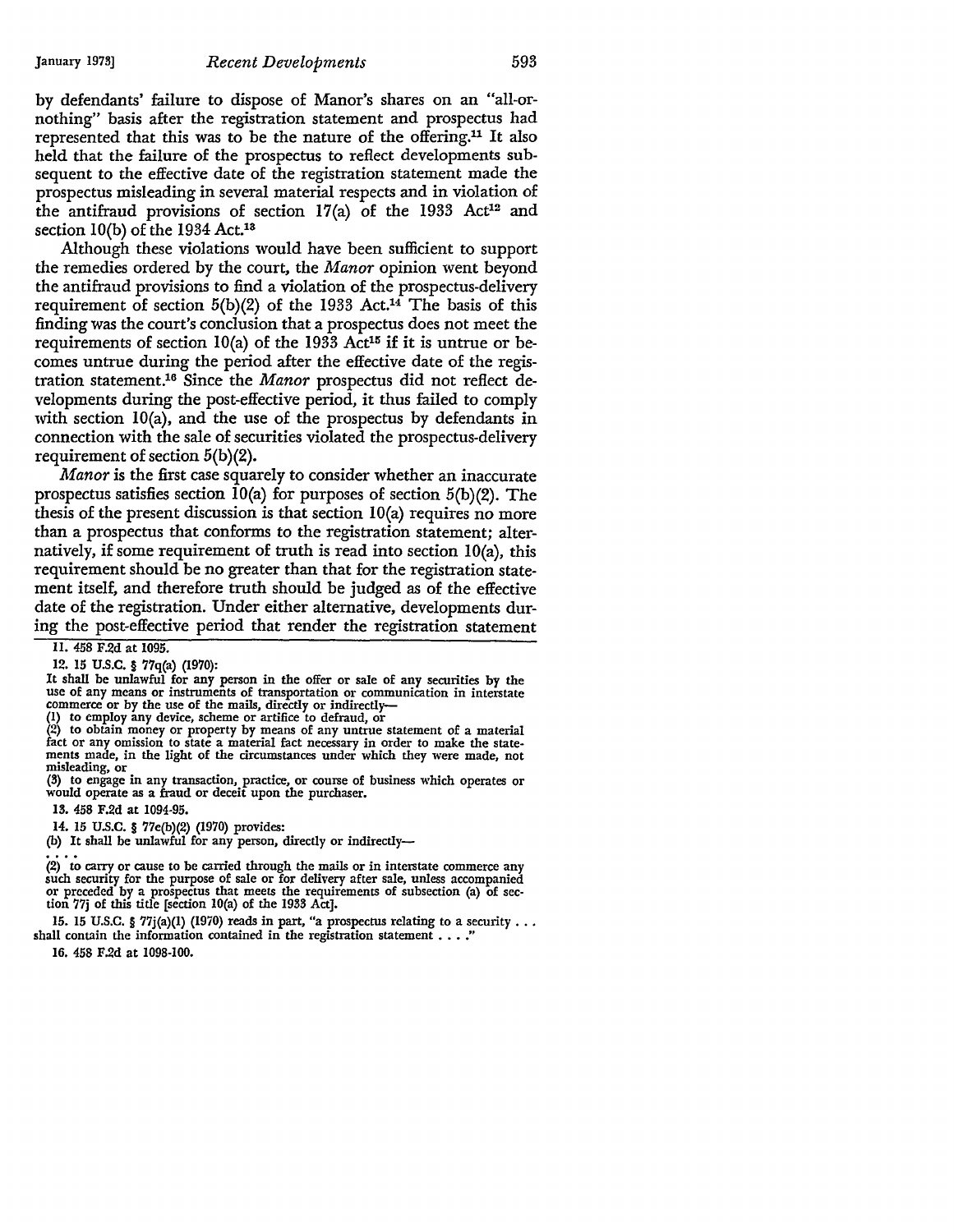and the prospectus untrue would not invalidate the prospectus **un**der section IO(a) and would not subject defendants to liability for violation of section 5(b)(2).

The *Manor* court did not discuss the reasons for its holding that section IO(a) contains an implict requirement that the prospectus be truthful. However, the court cited *SEC v. North American Finance*   $Co<sub>1</sub>$ <sup>17</sup> in which the Arizona district court stated that use of a prospectus containing a material misrepresentation was "in violation of section  $5(b)$  of the Securities Act . . . and may have given rise to liabilities to purchasers under Section 12(1) of the Act ...."<sup>18</sup> The Arizona court did suggest one ground for reading a truth requirement into section IO(a) when it stated:

The registration process and the requirement for delivery of a prospectus meeting the statutory standards are intended to require full and fair disclosure of the character of the securities being sold, thereby making available to investors the information necessary in exercising an informed opinion as to the quality and nature of the investment.19

The goal of "full and fair disclosure" could not be realized if the prospectus, on which investors must depend for information about an offering, contains untrue statements. Thus, the argument runs, there must be an implicit requirement in section  $10(a)$  that the disclosures made by the prospectus be truthful.20

18. 214 F. Supp. at 201.

19. 214 F. Supp. at 201 n.2. In subsequent proceedings, the SEC revoked the brokerdealer registration of the firm involved in *North American.* Eugene Rosenson, 40 S.E.C. 948 (1961). In finding that the firm had willfully violated sections 7 and 10 of the 1933 Act by filing false and misleading registration statements and prospectuses, the SEC stated: "It is implicit in the requirements of Sections 7 and 10 that a registration statement and prospectus contain certain information, and that such information be true and correct." 40 S.E.C. at 952. However, it should be noted that this language represented at best an alternative holding. The Commission had already found that North American's broker-dealer had willfully violated the antifraud provisions of the securities acts, 40 S.E.C. at 95, and this finding was sufficient to support the Commission's revocation of the broker-dealer's registration.

20. As further support for its finding of a truth requirement in section lO(a), the *Manor* court analogized to several SEC proceedings which had stated or suggested that rules 17a-3 to -5, 17 C.F.R. §§ 240.17a-3 to -5 (1972), under section 17(a) of 1934 Act,

<sup>17. 214</sup> F. Supp. 197 (D. Ariz. 1959). North American's registration statement and prospectus were certified by one of its principal bookkeepers, who represented that he was an "independent accountant" as required by section 7 and schedule A of the 1933 Act, 15 U.S.C. §§ 77g, 77aa (1970). The SEC charged North American and a broker• dealer copartnership with violating section 5(b) of the 1933 Act by offering and selling securities in interstate commerce without complying with the section 10 prospectus requirements; engaging in fraudulent and deceptive transactions in violation of section  $17(a)(3)$  of the 1933 Act; and obtaining money and property by means of untrue statements and omissions of material fact in violation of section 17(a)(2) of the 1933 Act. The copartnership was also charged with inducing the purchase of stock through manipulative and deceptive devices in violation of section 15(c)(l) of the 1934 Act, 15 U.S.C. § 78o(c)(l) (1970). 214 F. Supp. at 199-200.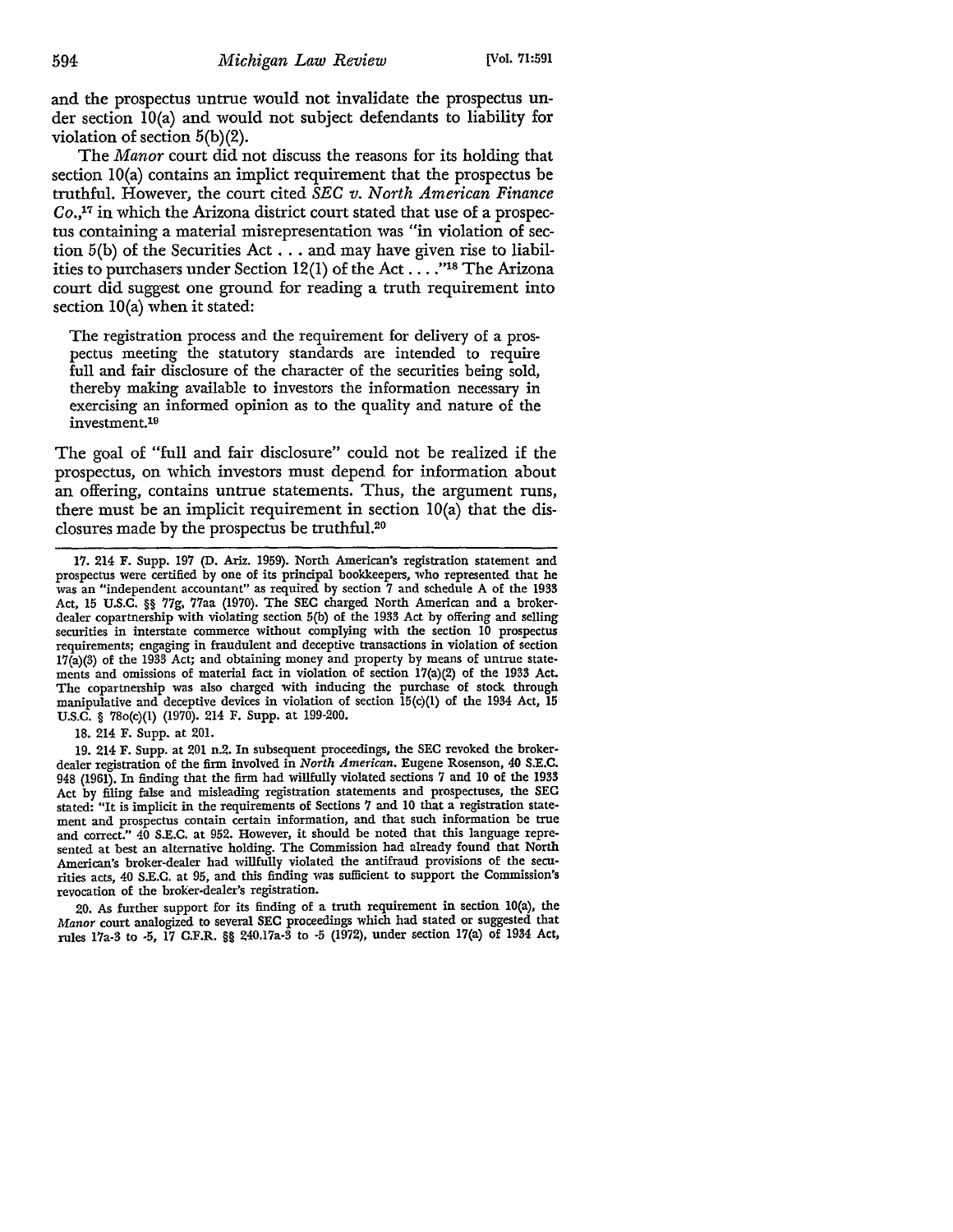Despite the surface appeal of this argument, the basic structure of the 1933 Act suggests that while there is a requirement of truth for the prospectus, it is not contained in section I0(a). One court described the program embodied in the 1933 Act as follows:

The program has two major aspects: One relates generally to disclosure of pertinent information in connection with offerings of securities to the public whether by way of primary or secondary distributions so that investors may have an opportunity to exercise an informed judgment; the other  $\ldots$  is designed to curb fraud and deception by imposing liability for misrepresentations.21

More specifically, section *5* of the 1933 Act makes it unlawful to engage in distribution of securities without filing a registration statement and delivering a prospectus.<sup>22</sup> Sections 7<sup>23</sup> and 10<sup>24</sup> specify the contents of these documents. Violation of section *5* subjects a securities vendor to civil liability under section 12(1).<sup>25</sup> Sections 5, 7, 10,

The *Manor* court also cited GAF Corp. v. Milstein, 453 F.2d 709, 720 (2d Cir. 1971), where, having decided that the section IO(b) antifraud provision was inapplicable to the transaction at issue, the Second Circuit found an implicit truth requirement in section 13(d), the disclosure provision of the 1934 Act (15 U.S.C. § 78m(d) (1970)). On this basis, it held that injunctive relief was available to the plaintiff corporation. The *Milstein* court emphasized that this was necessary in order to *give* the plaintiff an effective remedy and promote the underlying policies of the Act. This rationale is inapplicable to section IO(a) in *Manor,* however, since the relief available through the antifraud provisions was more than adequate.

21. Wilko v. Swan, 127 F. Supp. 55, 58 (S.D.N.Y. 1955).

22. 15 U.S.C. § 77e (1970).

23. 15 u.s.c. § 77g (1970).

24. 15 u.s.c. § 77j (1970).

25. 15 U.S.C. § 771 (1970) reads in part:

Any person who-

(1) offers or sells a security in violation of section 77e of this title [section 5 of the 1933 Act] shall be liable to the person purchasing such security from him, who may sue either at law or in equity in any court of competent jurisdiction, to recover the summary court of competent jurisdiction, to recover t consideration paid for such security with interest thereon, less the amount of any income received thereon, upon the tender of such security, or for damages if he no longer owns the security.

<sup>15</sup> U.S.C. § 78q(a) (1970), requiring broker-dealers to maintain and file certain records, implicitly required that these statements be true. 458 F.2d at 1098 n.22. The court cited Lowell Niebuhr & Co., 18 S.E.C. 471 (1945); Herman Bud Rothbard, SEC Securities Exchange Act Release No. 5998 (June 30, 1959); and Pilgrim Sec., Inc., SEC Securities Exchange Act Release No. 5958 (May 15, 1959). None of these cases involved section IO(a) of the 1933 Act. Furthermore, the Commission found "willful" violations of section  $17(a)$  of the 1934 Act in these cases. Section  $12(1)$  of the 1933 Act, 15 U.S.C. §  $771(1)$ (1970), the provision affected by *Manor,* would impose liability regardless of the willfulness of the conduct. These cases are also distinguishable on the ground that the liability for failure to comply with the truth requirement was imposed directly on the brokerdealer responsible for the misrepresentation in contrast with the potential for derivative liability in *Manor* for violation of section 12(1). In *Rothbard* and *Pilgrim* the Commission rested its revocation of the broker-dealers' registration on multiple violations of the 1933 and 1934 Acts rather than solely on the violation of the section 17(a) implicit truth requirement. For these reasons the broker-dealer records cases provide inadequate precedent for the *Manor* court's holding.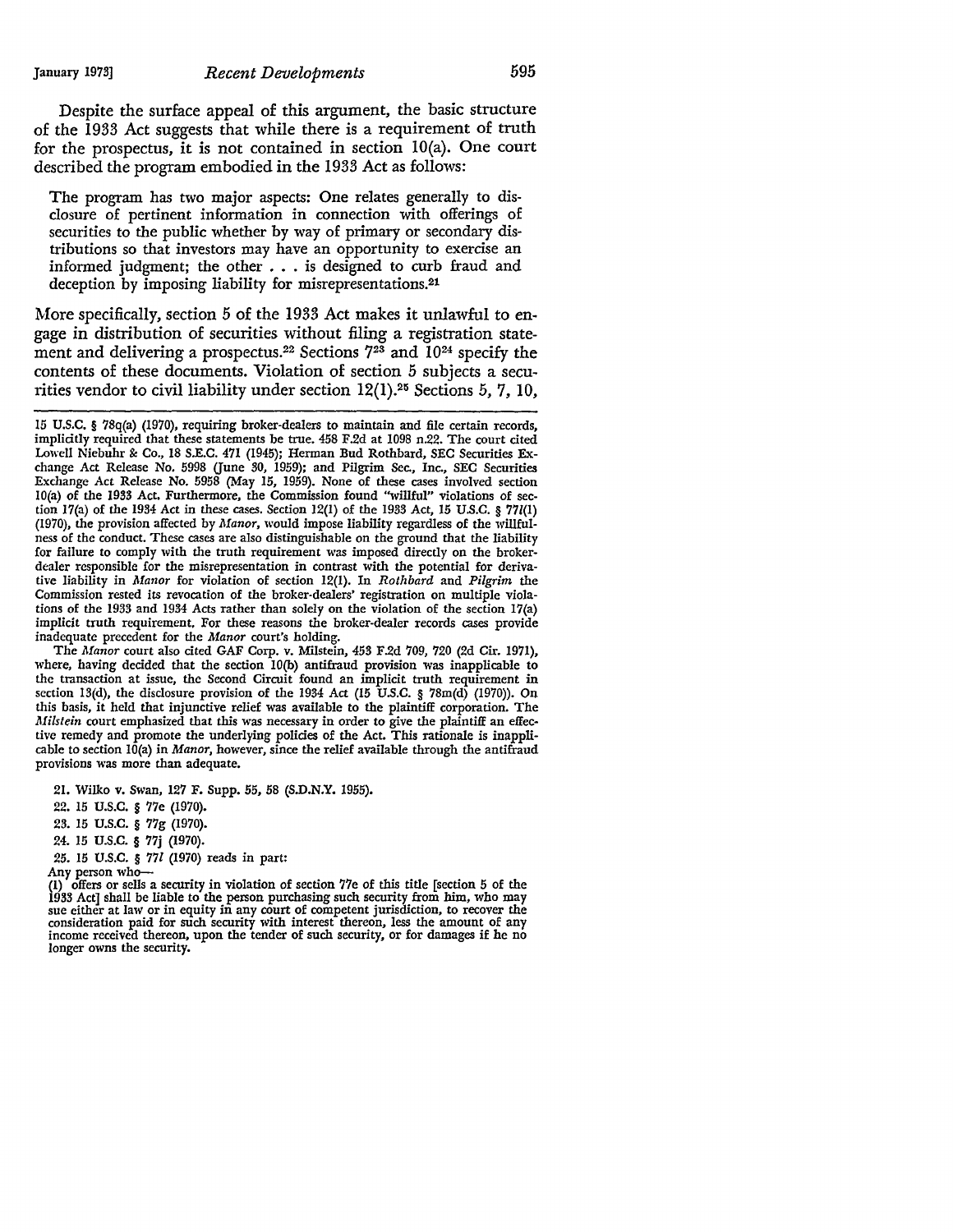and 12(1) thus carry out the disclosure aspect of the 1933 Act's program. The other aspect of the program, that concerned with prevention of fraud and deception, is embodied in sections  $11<sup>26</sup> 12(2)<sup>27</sup>$  and 17(a).28 As will be demonstrated, these latter sections provide ample sanctions for misrepresentations in a prospectus.29 *Manor* scrambled the carefully delineated functions of the Act's two distinct aspects when it read a truth requirement into section IO(a).

Close scrutiny of specific provisions of the 1933 Act reveals the deficiency in *Manor's* interpretation of the prospectus-delivery requirement. Under section 5(b)(2), it is unlawful for any person to transmit in interstate commerce any registered security for the purpose of sale unless accompanied by a prospectus that complies with section IO(a). With some exceptions not material in this context, section IO(a)(I) requires that a prospectus contain "the information contained in the registration statement."30 This language was adopted as part of the 1954 amendments to the 1933 Act and replaced the Act's original language, which required that the prospectus contain the "same statements made" in the registration statement.31 The 1954 Senate Committee Report made this comment on the change in phrasing:

This conforms to a long standing interpretation and eliminates any doubt that, to meet the requirements of Section IO(a), a prospectus need not repeat information *in the exact form* in which it appears in other parts of the registration statement. [The amended section] continue[s] the existing statutory requirements as to the contents of the full prospectus which must be used in connection with the "sale" of registered securities. 32

The amendment was thus directed at the form of the prospectus, and no change in substantive requirements was contemplated. The phrase "information contained in," as it appears in the amended version of section IO(a), may be read as substantially equivalent to the phrase "same statements made" in the original Act.

Legislative history lends support to the view that the phrase "same statements made"-and thus the present language "information contained in"-should be interpreted to require only that a prospectus

29. *See* notes 49-51 *infra* and accompanying text.

<sup>26. 15</sup> U.S.C. § 77k (1970).

<sup>27. 15</sup> U.S.C. § 77l(2) (1970).

<sup>28. 15</sup> U.S.C. § 77q(a) (1970).

<sup>30. 15</sup> U.S.C. § 77j(a)(l} (1970). The prospectus often constitutes a part of the registration statement. *See* 17 C.F.R. § 230.404(a) (1972) (prospectus may be filed in lieu of item and answer form); SEC, Form S-1, General Instructions C, 1 CCH FED. SEC. L. REP.  $\int$  7122 (1972) (suggesting that a prospectus be filed as part of the registration statement).

<sup>31.</sup> Securities Act of 1933, ch. 38, tit. I, 48 Stat. 81.

<sup>32.</sup> S. REP. No. 1036, 83d Cong., 2d Sess. 16 (1954).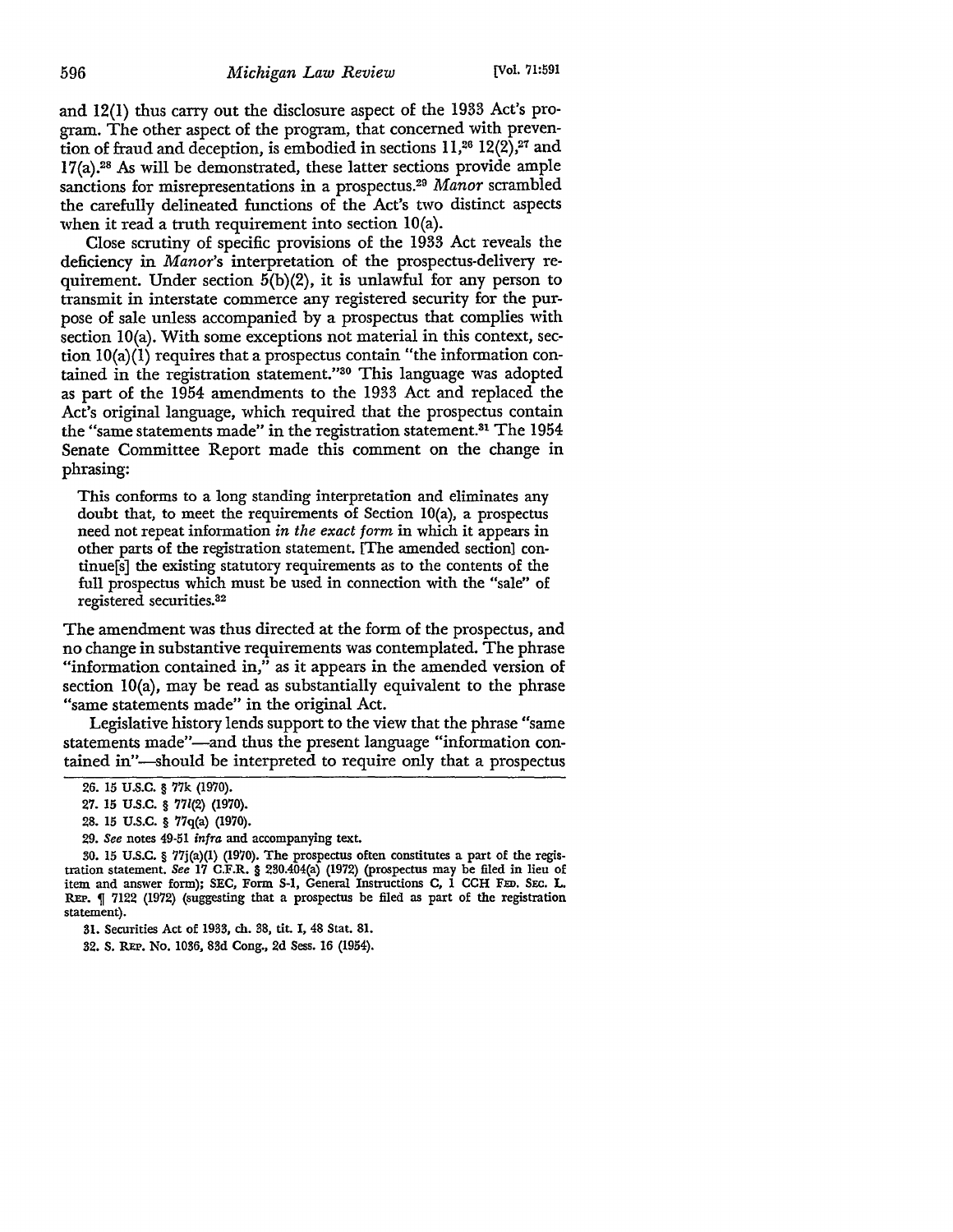#### January 1973] *Recent Developments* 597

substantially mirror the registration statement. A House Committee Report, supporting the enactment of the 1933 Act, contained an expression of this view: "[A security] ... may be sold ... only if the buyer is given *a substantial replica* of the information included in the 'registration statement'  $\ldots$ . "33 Furthermore, the interpretation of section IO(a) by the Federal Trade Commission, the predecessor of the SEC, and scholarly commentary support this "mirror image" view of that section's requirements. For example, in a 1933 article discussing the incidence of section 12(1) liability, Professor Harry Shulman stated:

The first part of Section 12 does not deal with the truth or falsity of the representations in the registration statement or prospectus. It puts upon the seller only the burden of ascertaining the existence of a registration statement and the conformity of the prospectus with that statement.34

The FTC delineated the requirements of section IO(a) in an early release by reference to a situation in which the issuer desired to substitute new information for that contained in the prospectus. In those circumstances, "since under the Rules of the Commission the prospectus must not omit certain items contained in the registration statement, such changes can be effected only by a regular amendment to the statement filed with the Commission."35

33. H.R. REP. No. 85, 73d Cong., 1st Sess. 6 (1933) (emphasis added). *See also* 77 CONG. REc. 2931 (1933) (remarks of Representative Wolverton). There was no suggestion during the debates that section 10(a) required an independent content for the prospectus or that the phrase "same statements made" meant anything other than technical conformity.

34. *Civil Liability and the Securities Act,* 43 YALE L.J. 227, 243.

35. FTC Securities Act of 1933 Release No. 97, pt. 14 (Dec. 28, 1933), 11 Fed. Reg. 10949, 1 CCH FED. SEC. L. REP. 1 1028 (1971). The release further provides that

'!lnder section 11 the accuracy of the registration statement is to be judged by the date upon which it becomes effective. It is, therefore, unnecessary, and probably impossible, to amend it to include facts which occur after its effective date. It may, of course, be necessary to supplement the information contained in the prospectus in order that it may not be misleading within the mea

The use of supplementary information, however, does not require an amendment of the prospectus, and no further papers need, therefore, be filed with the Commission. On the other hand, if it is proposed to substitute new information for that contained in the prospectus, since under the rules of the Commission the prospectus must not omit certain items contained in the registration statement, such changes can be effected only by a regular amendment to the statement filed<br>with the Commission. In any case in which it could properly be made, such an<br>amendment, being filed after the effective date of the registrati may determine, having due regard to the public interest and the protection of investors."

If, as the *Manor* court suggests, section 10(a) imposes a truth requirement, it would seem that under the "supplement-substitute" rule, if it were necessary to substitute information into the prospectus in order to avoid section 12(2) liability for failure to disclose a material fact, it would also be necessary to amend the registration statement to avoid section 12(1) liability for nonconformity. Alternatively, it could be argued that the conformity requirement should only extend to information available as of the original date of effectiveness. See 1 L. Loss, SECURITIES REGULATION 294 (2d ed. 1961).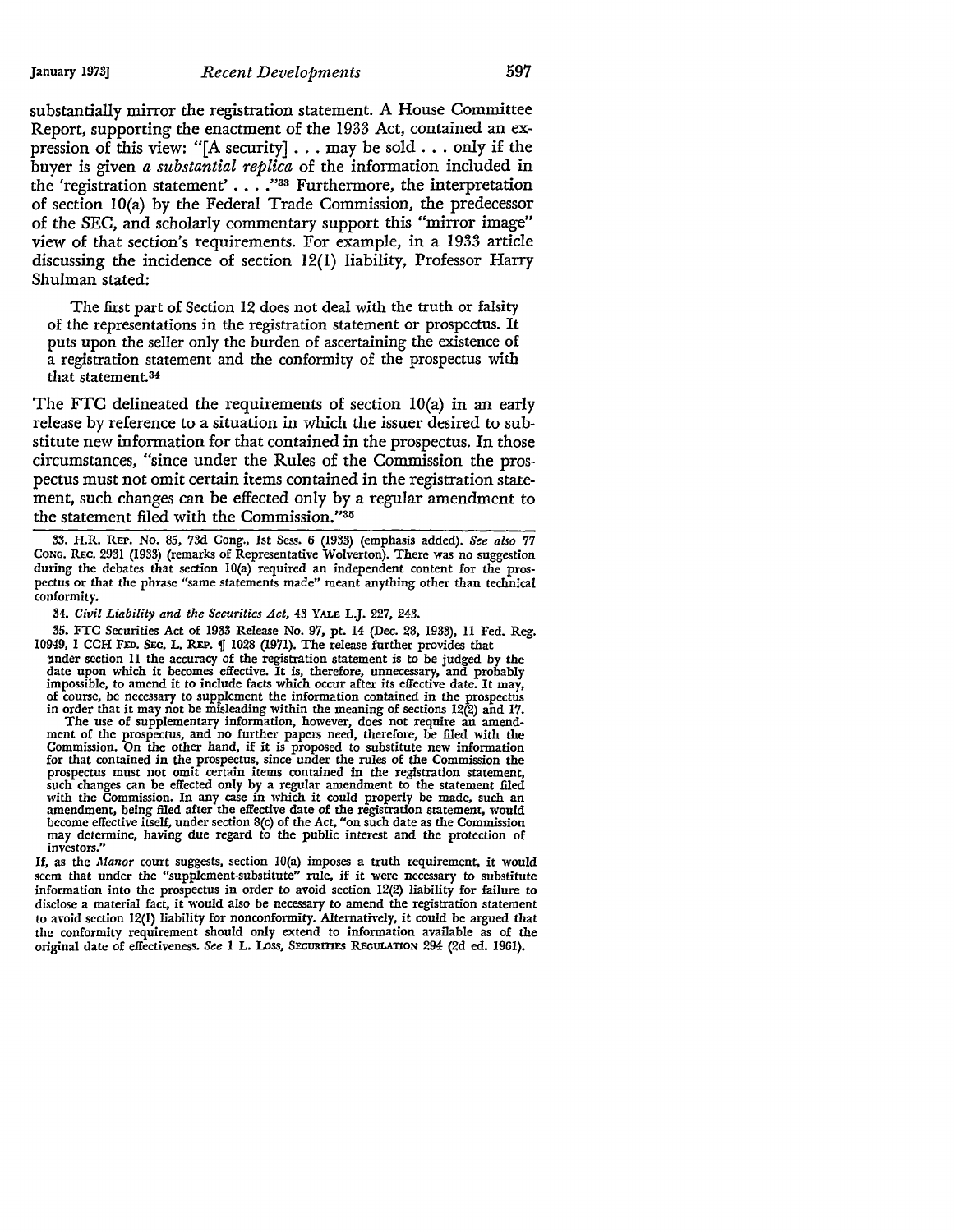Congress did make one exception to the rule of strict conformity between the registration statement and the section IO(a) prospectus. Section  $10(a)(3)$  deals with the situation in which a prospectus is used nine months after the effective date of the registration statement. Under these circumstances, the information contained in the prospectus "shall be as of a date not more than sixteen months prior to such use."36 Professor Loss, in discussing section  $10(a)(3)$ , noted:

There is no requirement that this so called "nine-month prospectus" be filed as an amendment to the registration statement, . . . for  $\S$  10(a)(3) obviously cuts across the clause in the first part of  $\S$  10(a) to the effect that the prospectus shall "contain the information contained in the registration statement."37

It is significant that by enacting section  $10(a)(3)$ , Congress acknowledged that the information contained in the prospectus may become inaccurate in some respects over the course of time. Yet, the case of the nine-month-old prospectus represents the only situation in which Congress expressly provided that the prospectus must be amended to avoid a section 5 violation. This suggests that in the case of a prospectus less than nine months old, no more is required for purposes of section 5 than strict conformity with the registration statement.

Thus, there is little in authority, history, and the structure of the 1933 Act to support the conclusion that section IO(a) imposes an obligation of truthful disclosure on the prospectus. However, assuming that this conclusion was correct, the prospectus should not be held to a higher standard of truthfulness than that applied to the registration statement. Since the language of section IO(a) defines the content of the prospectus in terms of the information "contained in the registration statement," any requirement of truth for the prospectus should be bottomed on the truthfulness demanded of the registration statement. Therefore, section lO(a)'s language might most readily be accommodated to the *Manor* court's finding of an obligation of truth in that section if the language were construed to mean that the prospectus must contain the information *required* to be in the registration statement-in other words, that the prospectus must independently meet the truth requirements of the registration statement.

37. 1 L. Loss, *supra* note 35, at 295.

<sup>36. 15</sup> **U.S.C.** § 77j(a)(3) (1970):

<sup>[</sup>N]otwithstanding the provisions of paragraphs (1) and (2) of this subsection when a prospectus is used more than nine months after the effective date of the registrathan sixteen months prior to such use, so far as such information is known to the user of such prospectus or can be furnished by such user without unreasonable effort or expense.

It should be noted that the reasonable effort standard imposed by this provision is more lenient than the absolute liability imposed by section 12(1) for a violation of section 5. *See* note 25 *supra.*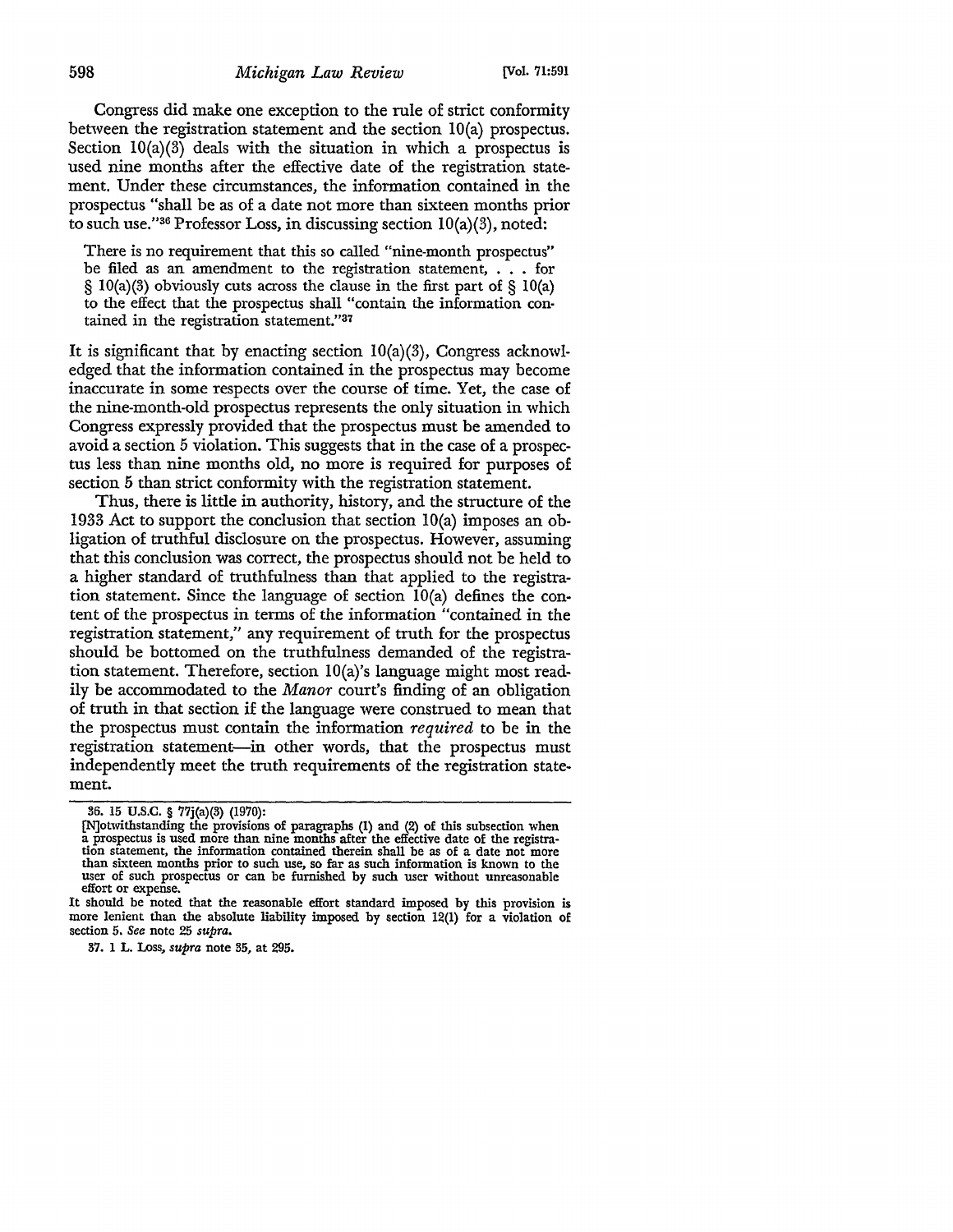In a further extension of section  $10(a)$ , however, the court in *Afanor* concluded that in order to maintain its validity the prospectus must reflect developments subsequent to the effective date of the registration statement.<sup>38</sup> This means that the prospectus must meet a higher standard of truthfulness than the registration statement, which under sections  $8(d)^{39}$  and  $11^{40}$  must be truthful only as of the effective date.<sup>41</sup>

#### 38. 458 F.2d at 1100.

39. 15 U.S.C. § 77h(d) (1970):

**If it** appears to the Commission at any time that the registration statement includes any untrue statement of a material fact or omits to state any material fact required to be stated therein or necessary to make the statements therein not misleading, the Commission may ••• issue a stop order suspending the effectiveness of the registra-tion statement. When such statement has been amended in accordance with such stop order, the Commission shall so declare and thereupon the stop order shall cease to be effective.

This section is a corollary to section S(b), 15 U.S.C. § 77h(b) (1970), which allows the Commission to refuse to permit a registration statement to become effective if it appears that it "is on its face incomplete or inaccurate in any material respect •••. " *See* Red Bank Oil Co., 20 S.E.C. 863 (1945), for the application of the two subsections.

40. 15 U.S.C. § 77k (1970):

In case any part of the registration statement, when such part became effective, contained an untrue statement of a material fact or omitted to state a material fact required to be stated therein or necessary to make the statements therein not misleading, any person acquiring such security (unless **it is** proved that at the time of such acquisition he knew of such untruth or omission) may, either at law or in equity, in any court of competent jurisdiction sue [signers of the registration statement; directors of and partners in the issuer; persons tion or report used therein, including accountants, engineers, appraisers, or other authorized professionals; and underwriters.]

Various defenses are built into section 11 as well as certain limitations on damages. Criminal liability is imposed by section 24, 15 U.S.C. § 77x (1970):

Any person who willfully violates any of the provisions of this subchapter, or the rules and regulations promulgated by the Commission under authority thereof, or anr person who wHlfully, in a registration statement filed under this subchapter, makes any untrue statement of a material fact or omits to state any material fact required to be stated therein or necessary to make the statements therein not misleading, shall upon conviction be fined not more than \$5,000 or imprisoned not more than five years or both.

41. There is some ambiguity on the face of the statute regarding whether the registration statement speaks only from its effective date, as the *Manor* court pointed out. 458 F.2d at 1099 n.24. *See* I L. Loss, *supra* note 35, at 290-91. Liability exists under section II "[i]n case any part of the registration statement, when such part became effective, contained an untrue statement  $\ldots$ ." 15 U.S.C. § 77k(a) (1970). A stop order may be issued under section 8(d) "if it appears to the Commission *at any time* that the registration statement includes any untrue statement . . . ." 15 U.S.C. § 77h(d) (1970) (emphasis added). Section 8(d) might be read to mean that the Commission may issue the stop order "at any time" it discovers an untrue statement which existed at the effective date or alternatively that it may issue a stop order "at any time" a statement becomes untrue, even if it is after the effective date. There is legislative history to sup• port the latter reading:

In determining whether a stop order should issue, the Commission will naturally have regard to the facts as they then exist and will stop the further sale of securities, even though the registration statement was true when made, [and] it has become untrue or misleading by reason of subsequent developments.

H.R. REP. No. 85, 73d Cong., 1st Sess. 20 (1933). However, the Commission has consistently supported the former, holding that section S(d)

does not ... permit the Commission to issue a stop order if it finds that a state-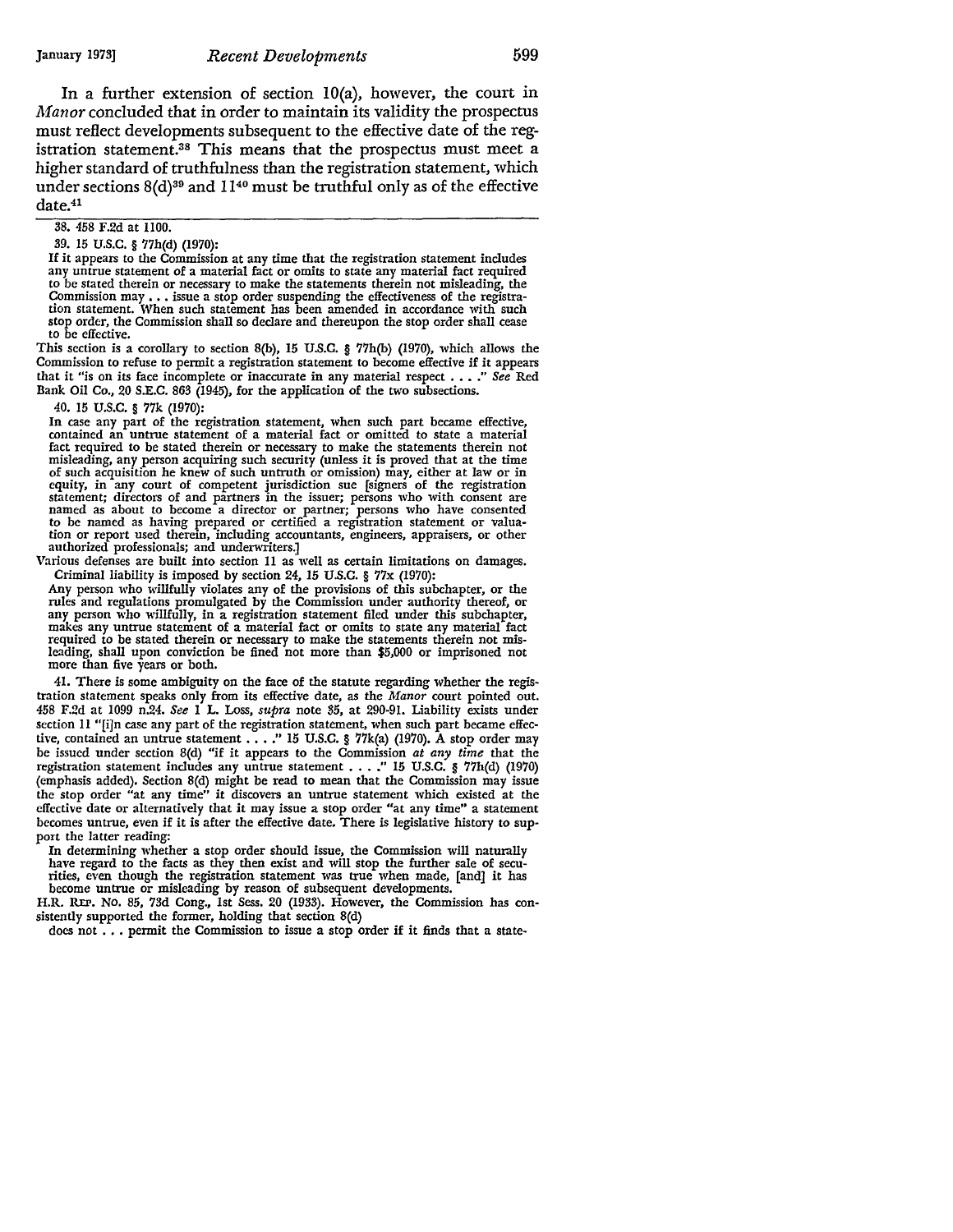Although willing to assume that the registration statement does speak as of its effective date,<sup>42</sup> the court in *Manor* stated: "Even those SEC decisions holding that the registration statement need not be amended to reflect post-effective developments recognize that the prospectus must be amended or supplemented in some manner to reflect such changes."43 However, the cases cited by *Manor* refer to a duty to disclose post-effective developments in the prospectus in order to avoid liabilities under sections  $12(2)$  and  $17(a)$ .<sup>44</sup> There was no suggestion in these cases that a violation of the duty to amend would render the prospectus deficient for the purposes of section IO(a) and result in liability under section 12(1).

Moreover, *Manor's* conclusion that the prospectus must reflect post-effective developments may have been unnecessary since the court might have found that the prospectus in *Manor* was untrue as

Charles A. Howard, I S.E.C. 6, IO (1934) (emphasis original). The registration statement must, however, be amended to encompass material developments subsequent to filing but prior to effectiveness. I S.E.C. at 9; Paper Sales Co. of Detroit, 2 S.E.C. 748, 752 (1937). *See also* Kinner Airplane *8c* Motor Corp., 2 S.E.C. 943 (1937). The *Manor* court cited Franchard Corp., SEC Securities Act Release No. 4710 Guly 13, 1964), for the proposition that "in some situations it may be necessary to amend the registration statement to reflect post-effective changes." 458 F.2d at 1099 n.23. However, in *Franchard,* the registrant attempted to amend its registration statement, which was untrue at the effective date, to reflect post-effective developments by supplementing the prospectus, which was part of the registration statement. The SEC denied effectiveness to this method of amendment, stating:

[T]his form of presentation is inadequate and misleading when numerous and significant changes in the issuer's affairs during the period between the effective date and the date of the post-effective amendment have clearly outdated the original prospectus. In such cases "supplementation" of the outmoded prospectus necessarily results in an obscure and uncoordinated presentation.

*Id.* at 31. Thus, in *Franchard* the SEC was not imposing a requirement that the registration statement be amended to reflect post-effective changes; rather it was merely considering the acceptability of post-effective amendments that had already been filed by the issuer.

42. 458 F.2d at 1099. Having concluded that "appellants were obliged to reflect the post-effective developments ••. in the prospectus," the court did not find it necessary to "reach the question whether the registration statement speaks only as of its effective date." 458 F.2d at 1099 *8c* n.24.

43. 458 F.2d at 1099, *citing* Charles A. Howard, **1** S.E.C. 6, IO (1934); Funeral Director's Mfg. *8c* Supply Co., 39 S.E.C. 33, 34 (1959).

44. Charles A. Howard, 1 S.E.C. 6, IO (1934). In Funeral Director's Mfg. 8: Supply Co., 39 S.E.C. 33, 34 (1959), the Commission observed: "For purposes of stop order proceedings under Section 8(d) of the Act, the adequacy and accuracy of the disclosures in a registration statement are to be tested as of the date the registration becomes effective." The Commission continued in a footnote:

In this connection it is to be noted, however, that *Sections 12(2) and 17(a)* of the Act impose an obligation on vendors of securities which are the subject of an effective registration statement to disclose to purchasers changes in material facts occurring after the effective date of the registration statement which render the disclosures therein inaccurate.

39 S.E.C. at 34 n.3 (emphasis added).

ment which reflected the truth as of the time the registration statement became effective no longer reflects the truth. It does, however, permit the Commission *at any time* that it finds a statement does not reflect the truth as of the time that the registration statement became effective to issue a stop order.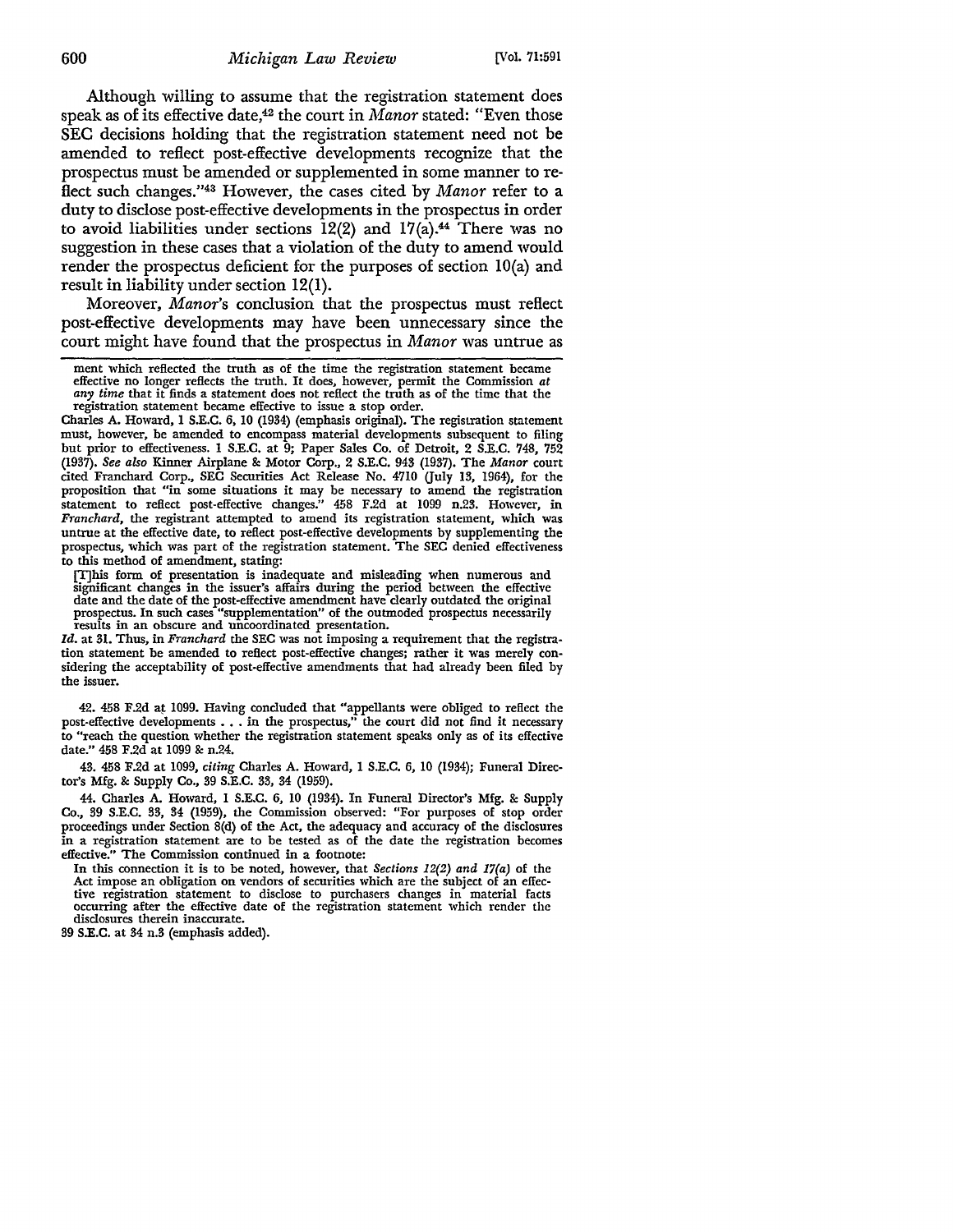of the effective date. First, the prospectus stated that arrangements had been made to set up an escrow account for subscribers' proceeds; apparently this representation was false on the effective date.45 Moreover, it appears that, contrary to the suggestion that an escrow fund would be set up, the parties involved in the offering never intended to establish such a fund.46 Thus, the court could have found that the prospectus was false on the effective date because it misrepresented the parties' intentions.47 It might also be contended that the principals of the issuer and underwriter never intended to conform with the registration statement representation that shares would be sold only for cash and that there would be no special compensation for certain purchasers and brokers. Although there was no evidence directly on point, the speed with which the principals altered their stated plans and implemented transactions that violated the terms of the offer in the registration statement strongly suggests that they did not intend to comply with such terms at the time the statement became effective.48 Through this analysis of the facts, the *Manor* court could have reached the same result without extending the requirement of truth that it held implict in section IO(a) beyond the effective date of the registration statement.

In addition to the lack of theoretical support for the *Manor*  court's interpretation of section IO(a), there are substantial policy grounds for rejecting the court's reading. Before *Manor,* a person who sold a security accompanied by an untrue prospectus or a prospectus that was misleading because of post-effective developments could be held liable to his purchaser under section 12(2) of the 1933 Act.40 However, such a person could avoid liability by proving that "he did not know, and in the exercise of reasonable care could not have known"<sup>50</sup> of the alleged untruth in the prospectus. Similarly, if

45. 458 F.2d at 1090.

46. 458 F.2d at 1090.

47. Evidence of conduct in direct and flagrant conflict with a particular intent stated in a registration statement to be then existing may, under some circumstances, offer a clear basis for the conclusion that this intent did not in fact exist at the time the statement became effective.

National Invested Sav. Corp., 2 S.E.C. ll3, II7 (1937).

48. See 458 F.2d at 1090-94.

49. 15 u.s.c. § 771 (1970):

Any person who-

<sup>(2)</sup> offers or sells a security  $\ldots$  by the use of any means or instruments of transportation or communication in interstate commerce or of the mails, by means<br>of a prospectus or oral communication, which includes an untrue statement of statements, in the light of the circumstances under which they were made, not misleading (the purchaser not knowing of such untruth or omission), and who shall not sustain the burden of proof that he did not know, and in t of reasonable care could not have known, of such untruth or omission, shall be liable to the person purchasing such security from him, who may sue either at law or in equity in any court of competent jurisdiction, to recover the consideration paid for such security  $\dots$ .

<sup>50. 15</sup> U.S.C. § 771(2) {1970), set out in note 49 *supra.*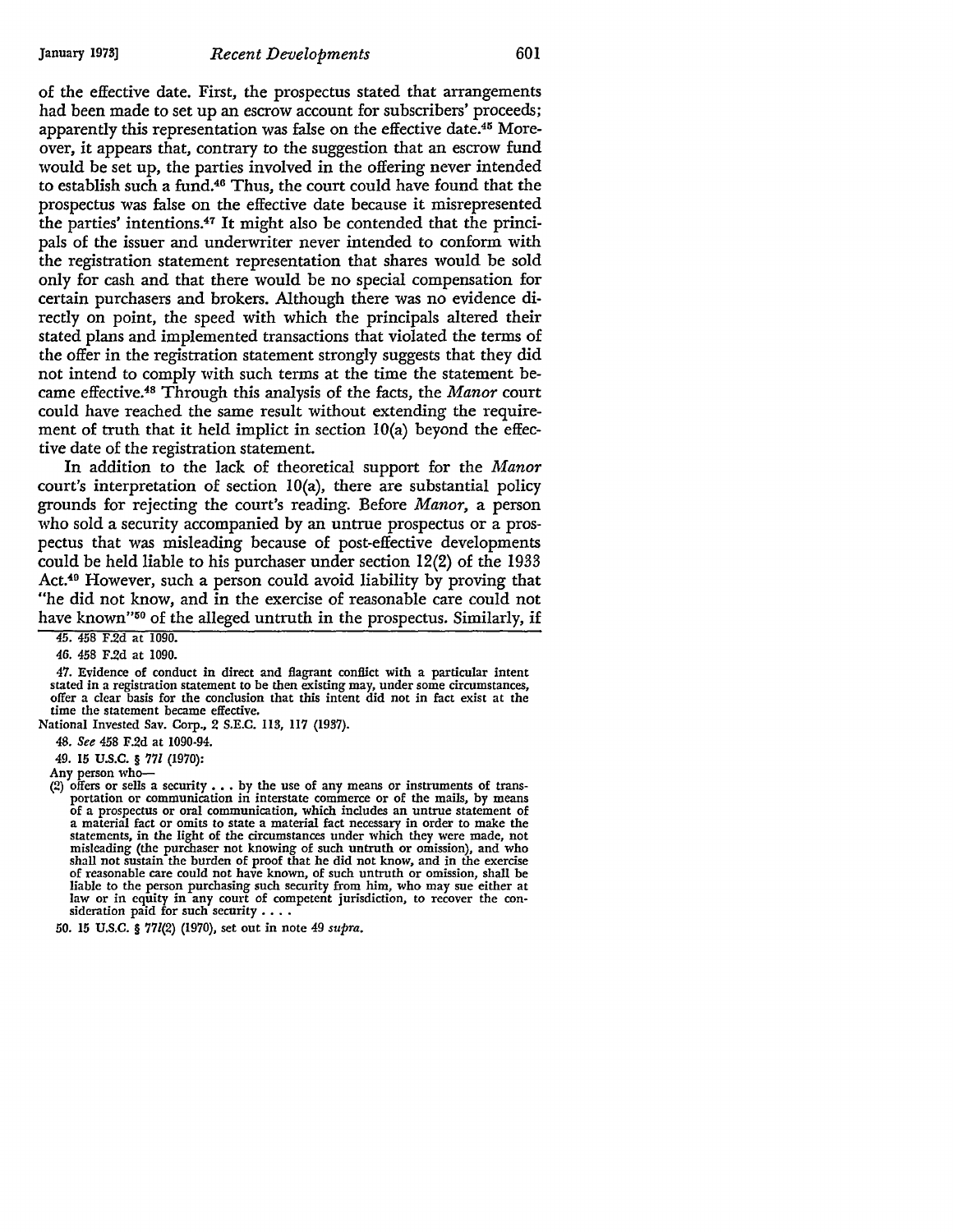the registration statement, on which the prospectus is based, contained an "untrue statement of material fact," liability was imposed by section 11, which also provides for a due-diligence defense.51 The effect of *Manor* is to make it a violation of section 5(b)(2) to sell a · , security by means of a prospectus that is untrue either as of the effective date of the registration statement or thereafter. This exposes issuers, underwriters, and broker-dealers to liability for the purchase price of the securities under section  $12(1)$ .<sup>52</sup> Of major significance is the fact that unlike section 12(2), section 12(1) contains no provision for a reasonable care defense; liability under section 12(1) is absolute.<sup>53</sup>

A possible consequence of imposing this burden of absolute liability under section  $\overline{12(1)}$  is to upset the proper balance between liability and nonliability in the securities business. As stated by Professor (now Justice) Douglas and Professor Bates in 1933, "risks should not be placed so high as to deter substantial and honest men from engaging in legitimate business."<sup>54</sup> While any requirement of truth is not effective unless the penalties are sufficiently "severe to make it improvident not to tell it,"55 it is suggested that the *Manor* holding has gone beyond the need to encourage truth-telling and may deter honest men from engaging in securities distributions once they perceive the spreading threat of section 12(1) liability. Before *Manor,*  the prudent broker-dealer, for example, could feel safe in selling a security if there was a registration statement in effect and if the prospectus mirrored that registration statement; and he was safe from liability to purchasers for untruths in the prospectus unless he failed to exercise due care with respect to its contents.56 *Manor* thus imposes an unnecessary, and an almost overwhelming, burden on the brokerdealer. Not only must he determine the truth of the prospectus at the effective date of the registration statement, but he must continually

51. 15 U.S.C. § 77k (1970), set out in part in note 40 *supra.* 

52. 15 U.S.C. § 77l(l) (1970), set out in note 25 *supra.* Since *Manor* was an action by the SEC brought under sections 22(a) of the 1933 Act and 27 of the 1934 Act, the court did not discuss the implications of the case with respect to section 12 of the 1933 Act, a private remedy creating civil liability.

Section 12 specifies that "Any person •.. shall be liable to the person purchasing such security from him  $\ldots$ ." 15 U.S.C.  $\S$  77l (1970). Thus, the section provides for "an action by a buyer against his immediate seller." 3 L. Loss, *supra* note 35, at 1719. Since each party could join his immediate seller under FED. R. CIV. P. 14, the liability of all the parties could be determined in one action. Therefore, the broker would not necessarily be held ultimately liable.

53. It should be recognized that as to the underwriter, liability under both sections 12(1) and 12(2) may be relieved by the execution of indemnification agreements; or warranties and undertakings in the undenmting contract may be the basis of a contract action against the issuer. Certain other transactions are exempted by section 4 of the 1933 Act, 15 U.S.C. § 77d (1970).

54. *The Federal Securities Act of 1933,* 43 YALE L.J. 171, 172.

55. *Id.* 

56. *See, e.g.,* Demarco v. Edens, 390 F.2d 836 (2d Cir. 1968).